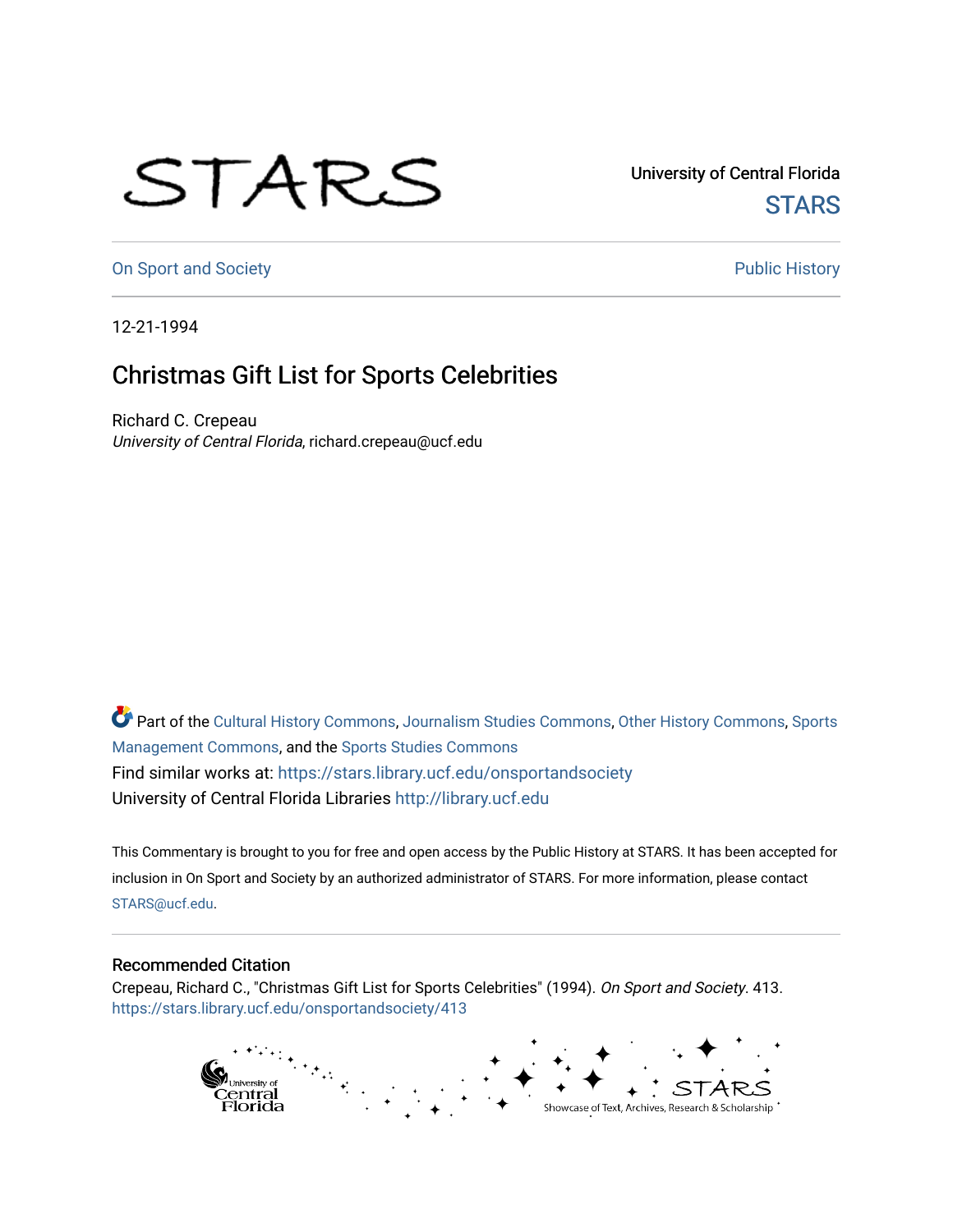## SPORT AND SOCIETY FOR H-ARETE December 21, 1994

With Christmas just a few days away it's time to put together a Christmas gift list for the wonderful people of sportsworld who seemingly have everything.

For Martina Navratolova-- a chance to turn back the clock ten years

For Monica Seles-- a shrink who can get her back on the tennis courts.

For men's tennis-- a new McEnroe and a new Connors

For Donald Fehr-- a sense of proportion

For Major League owners-- the ability to bargain collectively

For Gary Bettman-- platform shoes and an ego transplant

For the NBA-- a labor agreement before they go down the road after the NHL and Major League Baseball

For George Foreman-- the good sense to retire before Mike Tyson is out of jail

For Boxing-- a new star with some credibility

For the National Football League officials-- instant replay, continuously

For the Tampa Bay Bucs-- an end to the curse of Doug Williams without the need to bring in Jimmy Johnson

For NFL quarterbacks-- concussion free helmets.

For NFL Commissioner Paul Tagliabue-- a personality or an ID card.

For Dan Marino-- pass receivers who can catch the ball and a defense that can hold a lead.

For Brian Hill-- the sense to realize that a strong bench presupposes a strong Dennis Scott preferably in a starting role

For Shaq-- a major league baseball franchise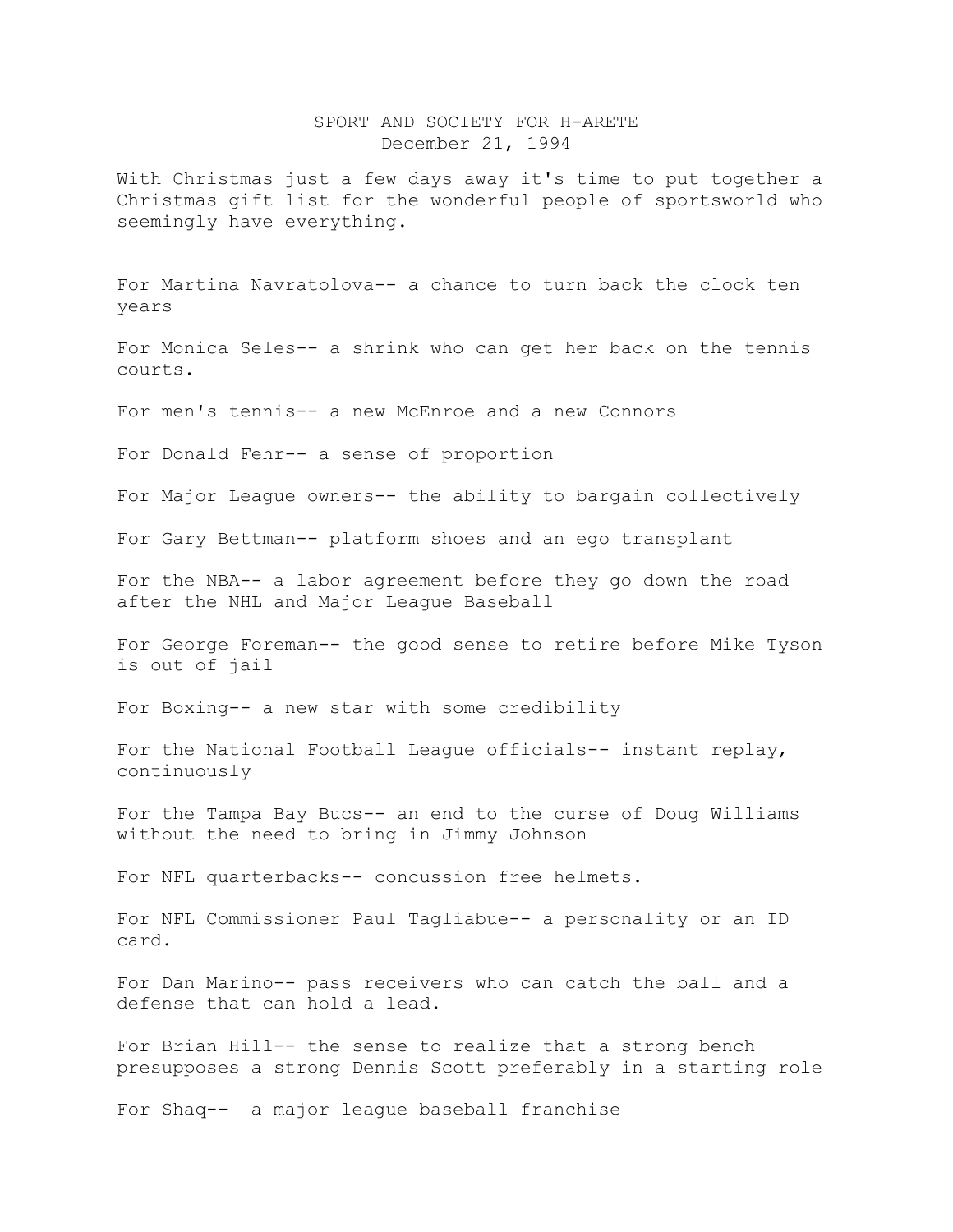For Penny-- less fallout from the holdout For Horace Grant-- decent looking glasses For Pat Williams-- a meaningful role --- anywhere For Dennis Rodman--a gallon of Clairol and an ounce of sense For Universal Studios-- an NHL franchise in Orlando For Rich DeVoss-- an IHL franchise in Peoria For Marge Schott-- a translator and a cat For Darryl Strawberry-- a tax consultant For Larry Guest-- an idea, any idea For Barry Cooper-- a clue For Orlando Sentinel Sports-- a major league writer For Marc Middleton--a free color blindness test For Pat Clark and Mike Storms-- one way tickets For Linda Chapin and Glenda Hood-- a major league baseball team. For Fran Pignone-- two season tickets for the Orlando major league baseball team, not at taxpayer expense For the Orlando Predators-- a season ending win For UCF-- a hockey team For FSU-- a footlocker For the Gators-- a fourth quarter For Bobby Bowden-- a Sugar Bowl tie For Steve Spurrier-- all the cheese in the State of Wisconsin to go with his endless supply of whine For Lou Holtz-- a sense of sportmanship and integrety